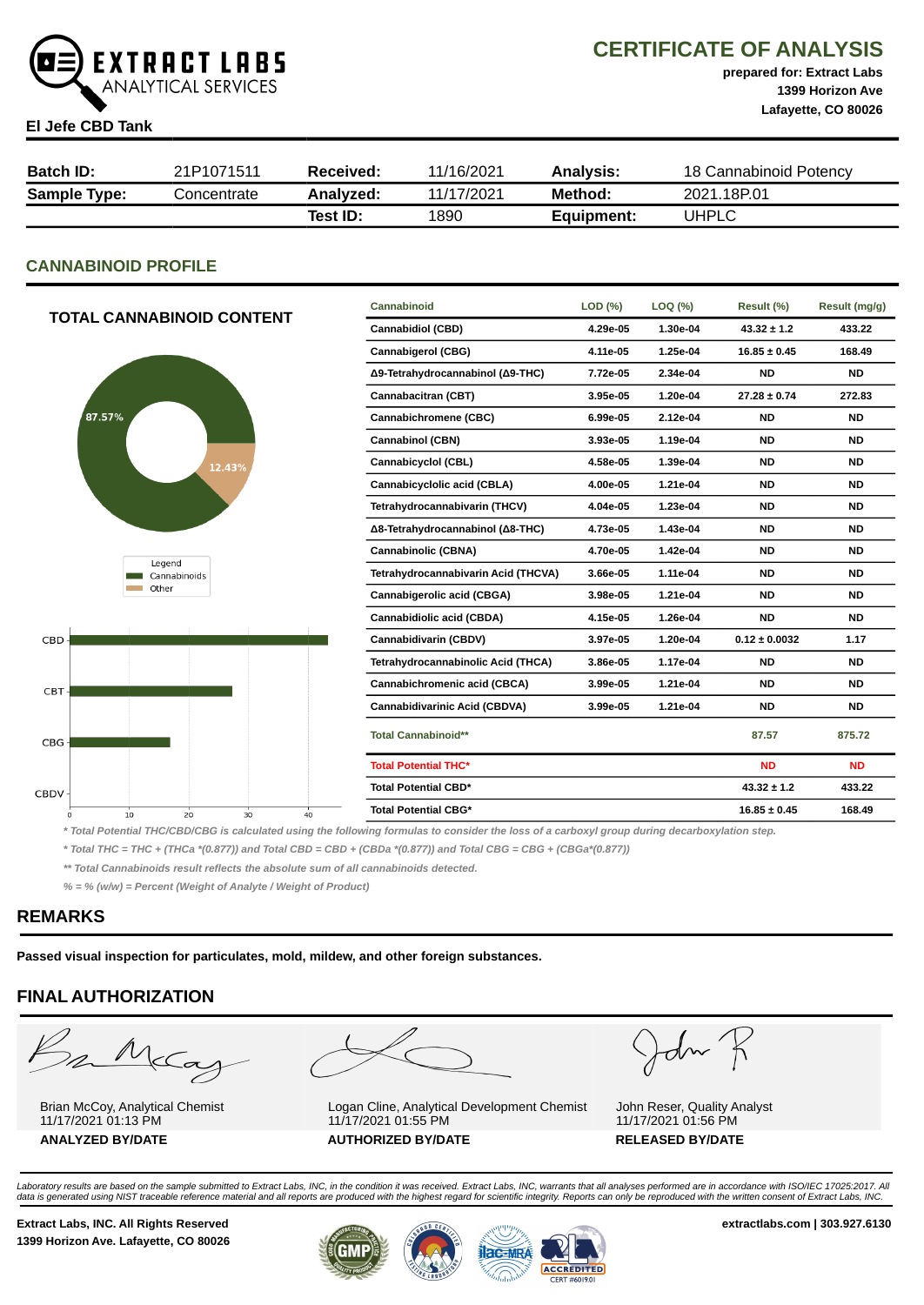

# CERTIFICATE OF ANALYSIS

prepared for: Extract Labs 1399 Horizon Ave Lafayette, CO 80026

## El Jefe CBD Tank

| <b>Batch ID:</b>    | 21P1071511  | Received: | 11/16/2021 | <b>Analysis:</b> | <b>Residual Solvents</b> |
|---------------------|-------------|-----------|------------|------------------|--------------------------|
| <b>Sample Type:</b> | Concentrate | Analyzed: | 11/18/2021 | Method:          | 2021.RS.01               |
|                     |             | Test ID:  | 1904       | Equipment:       | <b>GCMS</b>              |

## RESIDUAL SOLVENTS

| <b>SOLVENT</b>           | <b>REPORTABLE RANGE</b> | <b>RESULT (ppm)</b> |
|--------------------------|-------------------------|---------------------|
| Acetone                  | $100 - 1000$            | *ND                 |
| <b>Acetonitrile</b>      | $100 - 1000$            | *ND                 |
| <b>Benzene</b>           | $0.2 - 4$               | *ND                 |
| <b>Butanes</b>           | $100 - 1000$            | *ND                 |
| <b>Ethanol</b>           | $100 - 1000$            | *ND                 |
| <b>Ethyl Acetate</b>     | $100 - 1000$            | *ND                 |
| Heptane                  | $100 - 1000$            | *ND                 |
| <b>Hexanes</b>           | $6 - 120$               | *ND                 |
| <b>Isopropyl Alcohol</b> | $100 - 1000$            | *ND                 |
| <b>Methanol</b>          | $100 - 1000$            | *ND                 |
| <b>Pentanes</b>          | $100 - 1000$            | *ND                 |
| Propane                  | $100 - 1000$            | *ND                 |
| <b>Toluene</b>           | $18 - 360$              | *ND                 |
| <b>Xylenes</b>           | 43 - 860                | *ND                 |

\*ND = Below Reportable Range

# REMARKS

Passed visual inspection for particulates, mold, mildew, and other foreign substances.

# FINAL AUTHORIZATION

m McCa

Brian McCoy, Analytical Chemist 11/18/2021 09:34 AM



Logan Cline, Analytical Development Chemist 11/18/2021 12:04 PM ANALYZED BY/DATE AUTHORIZED BY/DATE RELEASED BY/DATE

John K

John Reser, Quality Analyst 11/18/2021 02:14 PM

Laboratory results are based on the sample submitted to Extract Labs, INC, in the condition it was received. Extract Labs, INC, warrants that all analyses performed are in accordance with ISO/IEC 17025:2017. All<br>data is ge

Extract Labs, INC. All Rights Reserved **Extract Labs, INC. All Rights Reserved** extractlabs.com | 303.927.6130 1399 Horizon Ave. Lafayette, CO 80026